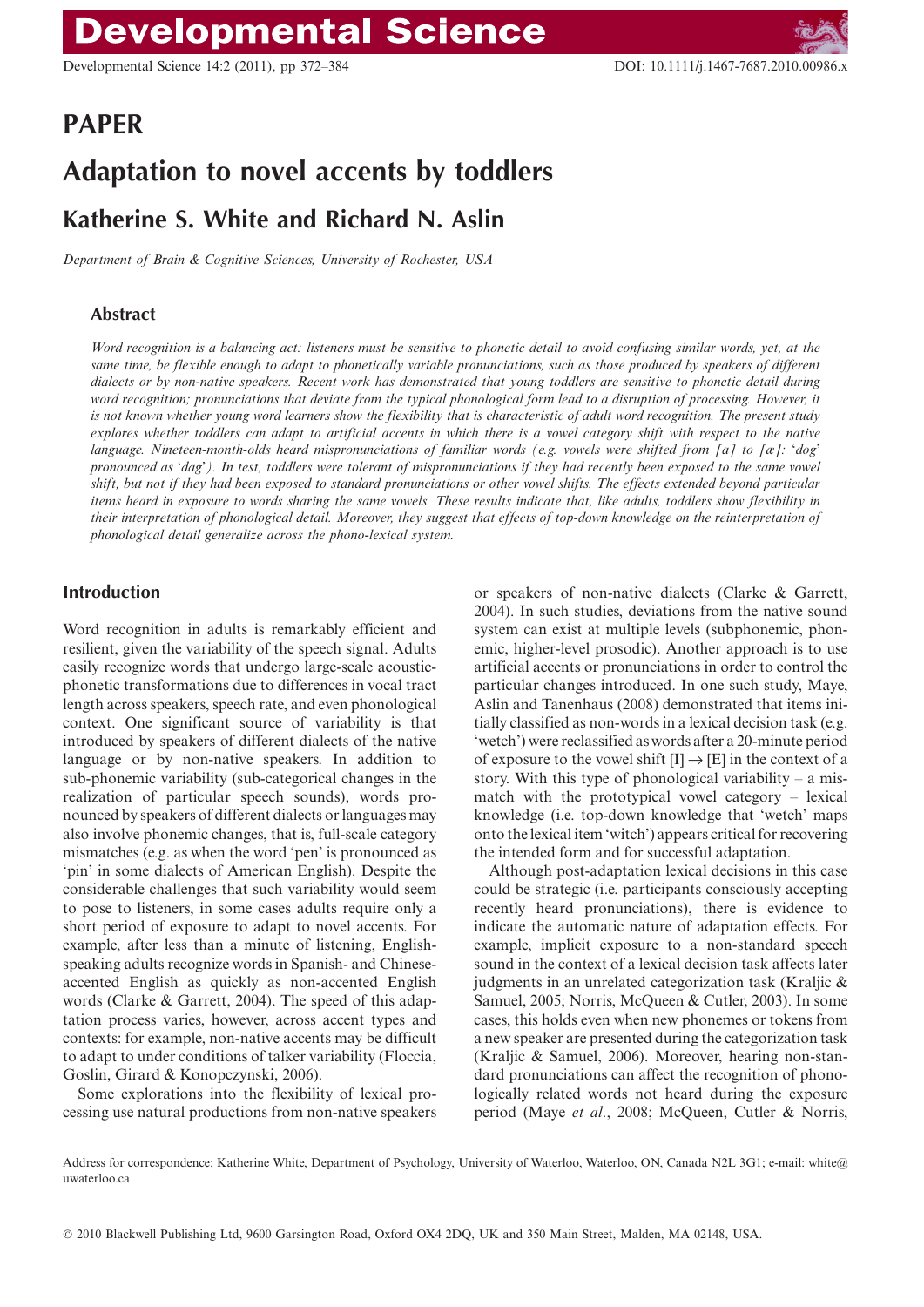2006) and can alter the nature of lexical neighborhoods (Dahan, Drucker & Scarborough, 2008), demonstrating that adaptation effects do not simply involve memorization of items heard during the exposure phase, but rather more generalized tuning of phonological categories or re-mappings in phono-lexical space.

These findings with adults highlight two properties of a remarkably flexible word recognition system: first, topdown feedback helps drive the reinterpretation of deviant phonetic detail and, second, this detail is apparently reinterpreted, not on a lexically specific basis, but in a systematic way across the phono-lexical system. Whether such flexibility is present at earlier stages of development is unclear. On the one hand, children might be more willing to accept pronunciations that deviate from stored lexical representations because they are less confident about their phonetic analyses of the speech stream (Swingley  $&$  Aslin, 2007); that is, they might weight lexical knowledge more heavily. On the other hand, top-down knowledge is weaker in young learners (by virtue of knowing fewer words and knowing them less well). Therefore, lexical knowledge might exert less influence on the interpretation of phonetic detail, particularly if the system is initially less interactive or more dependent on bottom-up cues (Mattys, White & Melhorn, 2005; see also Trueswell, Sekerina, Hill & Logrip, 1999, for suggestions that bottom-up lexical biases dominate early syntactic processing). Additional support for the notion that accent variability might pose difficulties comes from the limited tolerance young learners show for acoustic variability during lexical processing.

At the earliest stages of word recognition, infants show a dependence on precise acoustic-phonetic form, failing to recognize that words are the same when they are spoken by different talkers, or when they differ in pitch or affect (Houston & Juszcyk, 2000; Singh, Morgan & White, 2004; Singh, White & Morgan, 2008). It is only later in the first year that infants are able to generalize across such non-linguistic acoustic changes and focus on phonological form (Houston & Jusczyk, 2000; Singh et al., 2008). In the second year, toddlers continue to focus on phonological form, exhibiting sensitivity to phonological detail in referential word recognition and word learning tasks (i.e. those that involve mapping words onto visual or real-world referents). In such tasks, toddlers have difficulty recognizing words that are mispronounced by a single consonant or vowel (e.g. Mani & Plunkett, 2007; Nazzi, 2005; Swingley & Aslin, 2000; White & Morgan, 2008), showing that a rather precise match between heard token and stored representation is critical. This is true even when there is no alternative referent onto which to map the mispronounced label – that is, when the visual context should bias them towards accepting the mispronunciation as an instance of the target name. The problem this poses is that dialect or accent variation sometimes introduces phonological changes that are easily discriminable; if learners focus too rigidly on phonological detail, they run the risk of overlexicalizing – treating deviant tokens of familiar words as novel lexical items. Thus, the child's dilemma is one of interpretation: when a token deviates from a familiar pronunciation, should children allow their phonetic analyses or their lexical knowledge to exert more of a role on their interpretation?

Little work has explored the degree to which young word learners can process and adapt to novel accents. At very young ages, non-native accents appear to disrupt processing in non-referential word recognition tasks (Best, Tyler, Kitamura, Notley & Bundgaard-Nielsen, 2008; Best, Tyler, Gooding, Orlando & Quann, 2009; Schmale & Seidl, 2009). Using a listening preference procedure, Best et al. (2008) found that English-learning Australian 15-month-olds showed no preference for familiar over unfamiliar words spoken in a non-native (Jamaican) English dialect; Best et al. (2009) found similar results for English-learning American 15-month-olds listening to Jamaican English. In contrast, Schmale and Seidl (2009) used a familiarization-recognition task and showed that even 9-month-old English-learning infants can recognize newly familiarized Spanish-accented words under some conditions. The discrepancy between these findings could reflect the difference between accessing long-term representations (Best et al., 2008, 2009) versus short-term acoustic matching (Schmale & Seidl, 2009), or differences in the acoustic-phonetic distance between the various dialect⁄ accent pairs. For example, vowels and consonants in the Mesolect variety of Jamaican English used in Best et al. (2008, 2009) differ significantly from those in the toddlers' native American and Australian dialects (vowel changes include shifts, lengthening, and monophthongization; Wassink, 2006; Wells, 1982). In a study testing word comprehension, Mulak, Best, Irwin and Tyler (2008) used the intermodal preferential looking procedure to ask whether American toddlers could identify the referents of words spoken in the same Jamaican English Mesolect as above. Toddlers aged 19–20 months saw two familiar pictures and heard the name of the target picture in either American or Jamaican English (in blocks). They were only able to match the words to the appropriate pictures when the American speaker produced the words. Similarly, Nathan, Wells and Donlan (1998) found word recognition failures in 4- and 7-year-old children from London listening to words produced with a Scottish accent. These studies suggest a potentially catastrophic inability of toddlers and young children to compensate for some types of natural accent variation during word comprehension.

An inability to adapt to the current phonological environment could be very disruptive to young language learners in the process of building a lexicon. Given word learning biases that encourage unique mappings between words and referents (e.g. principle of contrast (Clark, 1987); mutual exclusivity (Markman, 1990); novel-namenameless-category (Golinkoff, Mervis & Hirsh-Pasek, 1994)), a failure to recognize novel pronunciations of familiar words might lead to searches for other possible referents (or parts⁄ properties of referents). In fact, in a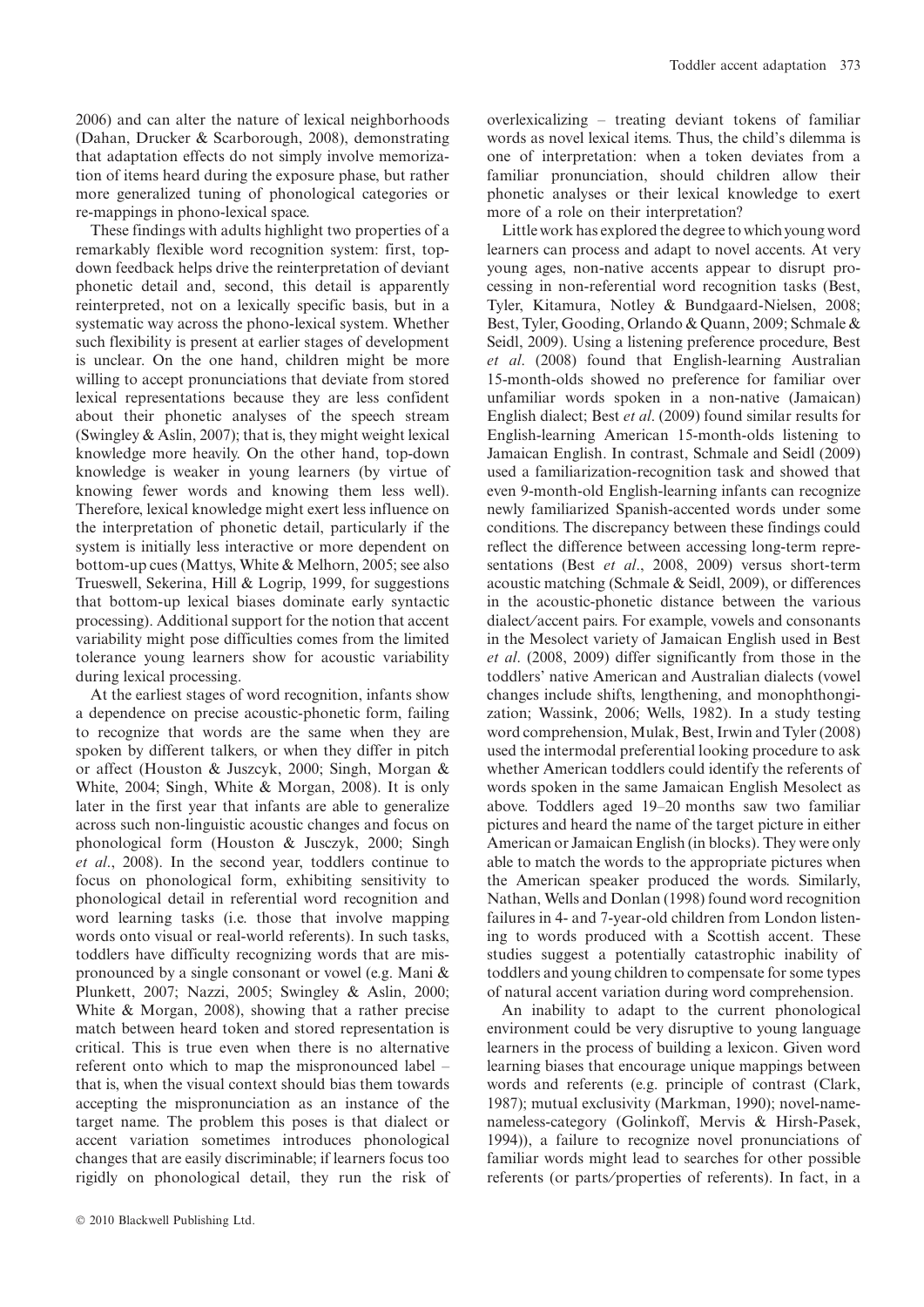referential context containing one name-known and one name-unknown object, toddlers may map phonologically deviant labels (e.g. 'var' for 'car') onto the nameunknown object (White & Morgan, 2008). Such mapping errors could lead to delays in vocabulary development.

Given that tolerating accent differences is important for successful word recognition and word learning, we ask whether there are conditions under which toddlers can adapt to novel pronunciations of familiar words. We tested toddlers' adaptation to a simplified novel 'accent' in which all [a] vowels (i.e. the vowel in 'dog'<sup>1</sup>) were shifted to [æ] (i.e. the vowel in 'bag'). As in Maye et al. (2008), the 'accent' introduced a simple vowel shift, in contrast to the natural variation tested by Mulak et al. (2008) or Clarke and Garrett (2004). Because even adults require some (albeit brief) period of adjustment to novel accents, we pre-exposed a group of toddlers to this accent in a clear referential context prior to testing, rather than asking whether the early lexical system is robust enough to compensate for accent variability 'on the fly' (Mulak et al., 2008). During training, all toddlers saw pictures and heard them labeled. They were then tested on their recognition of both standard ([a]) and shifted ([æ]) pronunciations of the labels in sentences. In Experiment 1, two groups of toddlers were tested: the Control group was exposed to standard pronunciations of the labels during training; the Accent group heard labels with shifted ([æ]) vowels during training. The Control group was expected to show a penalty for the shifted vowels at test because they had no prior exposure to the accented words (Mani & Plunkett, 2007; Swingley & Aslin, 2000). If toddlers can adapt to new pronunciations, we expect that the Accent group should show a reduced penalty for these shifted pronunciations; if they cannot adapt, both groups should show a mispronunciation penalty of similar magnitude. An additional question was whether any adaptation effects would generalize beyond the particular items heard during exposure. To test generalization, we included a set of referents in the exposure phase that were not labeled. If toddlers generalize novel accents to phonologically similar items, mispronunciation penalties should be reduced for these items during test as well. This type of generalization would constitute important evidence that adaptation involves changes at the phonological level, rather than simply memorization of the acoustic-phonetics of particular lexical items.

## Experiment 1

#### Subjects

Twenty-four 18–20-month-olds (11 females and 13 males, mean age = 574 days) were assigned to two experimental conditions. Twelve toddlers were assigned to the Control group; 12 were assigned to the Accent group. Within each group, six subjects were assigned to each of two counterbalancing conditions. An additional 19 subjects were tested, but their data were not analyzed for the following reasons: did not complete enough trials for analysis (explained below) due to fussiness or disinterest in the stimuli, or failure to look at both objects during the baseline phase  $(16)$ ;<sup>2</sup> sibling interference (one); language or hearing delay (two). Subsequent contacts with the families revealed that only a handful of toddlers in the final sample (of both Experiments 1 and 2) had exposure to non-local dialects or languages in the home; the number did not differ across conditions.

## Stimuli

The familiar stimuli comprised six highly familiar words that are comprehended by the majority  $(> 50\%)$  of infants by 14 months, according to parental report norms (Dale & Fenson, 1996). All familiar words contained the vowel [a] in the local dialect; based on parental report norms, the vowel [a] permitted the construction of an early acquired and highly picturable stimulus set. The six unfamiliar items selected for the study were real objects, similar in visual complexity to the known-label objects. The names for the unfamiliar objects are not included on lists of familiar words on the infant or toddler versions of the MacArthur CDI (Dale & Fenson, 1996).

#### Audio stimuli

Natural tokens of child-directed speech were recorded in a soundproof booth by a female, native speaker of English from the same geographic region as the participants. Stimuli were recorded at a sampling rate of 44,100 Hz and later measured and edited using Praat (Boersma & Weenink, 2009). For the exposure stimuli, words were produced in isolation: standard tokens of the familiar words contained the vowel [a] and shifted tokens contained the vowel [æ]. Shifted versions were non-words or words judged to be unknown or relatively unfamiliar to children of this age. The MacArthur CDI lists only one shifted version of the exposure words we used in our experiments ('sick', used in Experiment 2); it is reported to be familiar to a small percentage of children (12.5% by 16 months). Our parental questionnaire (below) served as an additional check on the selection of stimuli. Phonologically, [a] is characterized as a low (height), midfront vowel, whereas [æ] is characterized as a low-mid (height), front vowel. Average F1 and F2 values for the auditory stimuli are provided in Table 1. Formant values were determined at approximately the midpoint of the vowel.

 $1$  In the regional dialect of participants in the present study, words like 'dog' are pronounced with the vowel [a], rather than [open o].

<sup>2</sup> Baby noises were added to the silent attention getter after approximately half of the participants had been run. This change led to a considerable reduction in subject attrition.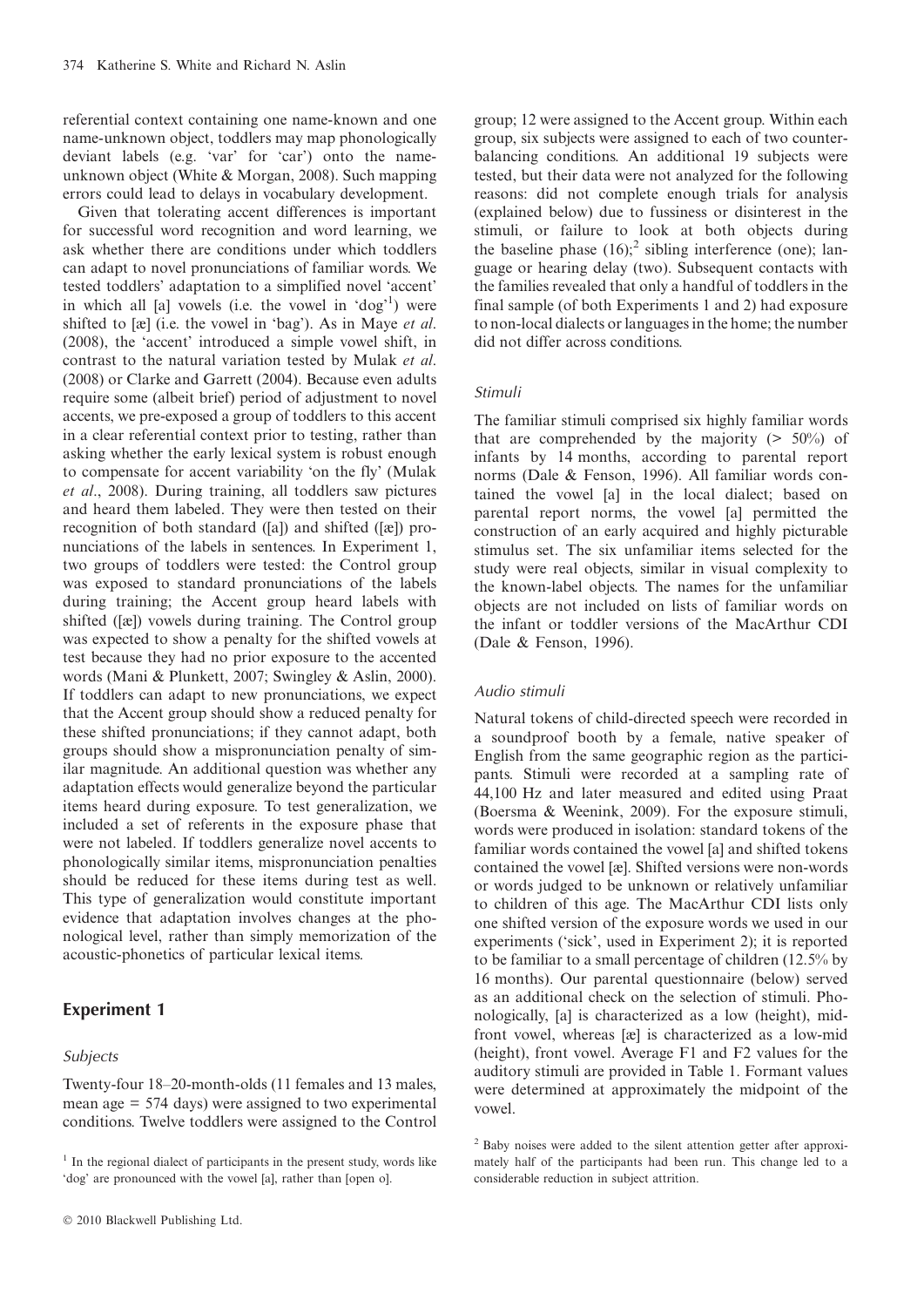Three tokens of each version were chosen for use during the exposure phase (mean length standard tokens = 617 msec; mean length shifted tokens = 644 msec). Tokens of 'look' and 'wow' were also recorded. For the test phase, two instruction frames ('Find the X!' and 'Do you see the  $X$ ?') were recorded, each with standard and shifted versions of each word. Then, for half of the familiar items, sentence frames with the standard pronunciation of the target word were chosen; for the other half of the items, sentence frames with the shifted version were chosen. For each, a matched sentence with the alternative form of the word was created by replacing the target word (i.e. for the base sentence 'Find the dog!', the shifted sentence was created by replacing the word 'dog' with its shifted counterpart, 'dag'). Thus, the standard and shifted versions of each familiar word occurred with the identical preceding context. The average duration of the context prior to the target words was 1105 msec. The average duration of the target words in these frames was 645 msec (standard pronunciations: 628 msec; shifted pronunciations: 662 msec).

## Exposure phase

The exposure phase contained three animated displays, each with four familiar objects (see Figure 1). Displays were created using Adobe Macromedia Flash. Across the three displays, six unique familiar objects were presented. Each familiar object appeared in two displays (in different positions in the array). Two seconds after the display initially appeared, one of the objects was labeled (e.g. 'Dog!') and labeling of objects in the display continued every 2 seconds, to a total of 10 labeling events. During naming, the labeled object loomed (i.e. expanded and contracted in size) to highlight the relationship between the label and the object. In each display, two objects ('labeled' items) were labeled four times. The other two objects ('unlabeled' items) each loomed a single time, accompanied by 'Wow!' or 'Look!' These objects were included in the displays so that they would be visually familiar to subjects during test; they were unlabeled so that subjects would have no evidence about how the talker produced these words.

The two groups of subjects (Control and Accent) differed with respect to the labels heard during exposure (see Table 1). The Control group heard the objects labeled with the standard vowel (e.g. 'dog'); the Accent group heard them labeled with the shifted vowel (e.g.

'dag'). Within each group, there were two counterbalancing groups. For counterbalancing group 1, the items ball, dog, and block were labeled and the items car, sock, and bottle were unlabeled. The reverse was true for counterbalancing group 2. As described above, only the labeled objects were named during exposure (eight times total); unlabeled objects were seen in the same number of displays as the labeled objects, but loomed only twice, accompanied by 'Look!' or 'Wow!' Each display was followed by a darkened screen and an attention-getter (a laughing baby). Once the child was judged to be attending, the experimenter pressed a button to advance to the next display.

#### Test phase

Test displays were static images containing one familiar (labeled or unlabeled) item paired with one unfamiliar item (which was not seen during training). All participants received the same six familiar–unfamiliar pairings (see Figure 1). Each test trial consisted of two phases: during the 3-second baseline phase, the two objects were presented side-by-side in silence to establish baseline looking preferences. After 3 seconds, a sentence instructed the child to look at the familiar object using one of the two carrier phrases ('Find the X!', 'Do you see the X?'). The display remained on the screen for 5 seconds following the onset of the carrier phrase.

There were 24 total test trials (four involving each of the object pairs). Twelve trials contained the standard pronunciation of a familiar object's name; 12 contained a shifted pronunciation. Thus, each familiar item was heard twice with the standard pronunciation (once per sentence frame) and twice with the shifted pronunciation (once per sentence frame). Within each test block (12 trials), each familiar item was named once with the standard and once with the shifted pronunciation; these trials involved the same sentence frame. Half of the familiar items occurred in each sentence frame during each test block. Additionally, within each block, the side of presentation was the same for the two trials involving each familiar item (and reversed for the second block). Across items, familiar objects appeared on the left and right sides of the screen equally often. The order of presentation was random, with two constraints: the familiar item could not appear on the same side more than three trials in succession; nor could the

Table 1 Exposure and test vowels, by experiment. Values in parentheses give average F1 and F2 values (in Hz) for vowels in exposure words and vowels in sentence target words

|                     | Training vowels                      | Test vowels                                                |
|---------------------|--------------------------------------|------------------------------------------------------------|
| <i>Experiment 1</i> |                                      |                                                            |
| Control Group:      | [a] $(F1: 873 Hz, F2: 1388 Hz)$      | [a] (F1: 884Hz, F2: 1421Hz), [æ] (F1: 991Hz, F2: 1866Hz)   |
| Accent Group:       | $[\text{æ}]$ (F1: 953Hz, F2: 1742Hz) | [a] (F1: 884Hz, F2: 1421Hz), [æ] (F1: 991Hz, F2: 1866Hz)   |
| <i>Experiment 2</i> |                                      |                                                            |
| Near Accent Group:  | $[\text{æ}]$ (F1: 953Hz, F2: 1742Hz) | [a] (F1: 868Hz, F2: 1284Hz), [a] (F1: 800Hz, F2: 1963Hz)   |
| Far Accent Group:   | $[\text{æ}]$ (F1: 953Hz, F2: 1742Hz) | [a] $(F1: 951Hz, F2: 1323Hz), [I] (F1: 596Hz, F2: 2134Hz)$ |

 $© 2010 Blackwell Publishing Ltd.$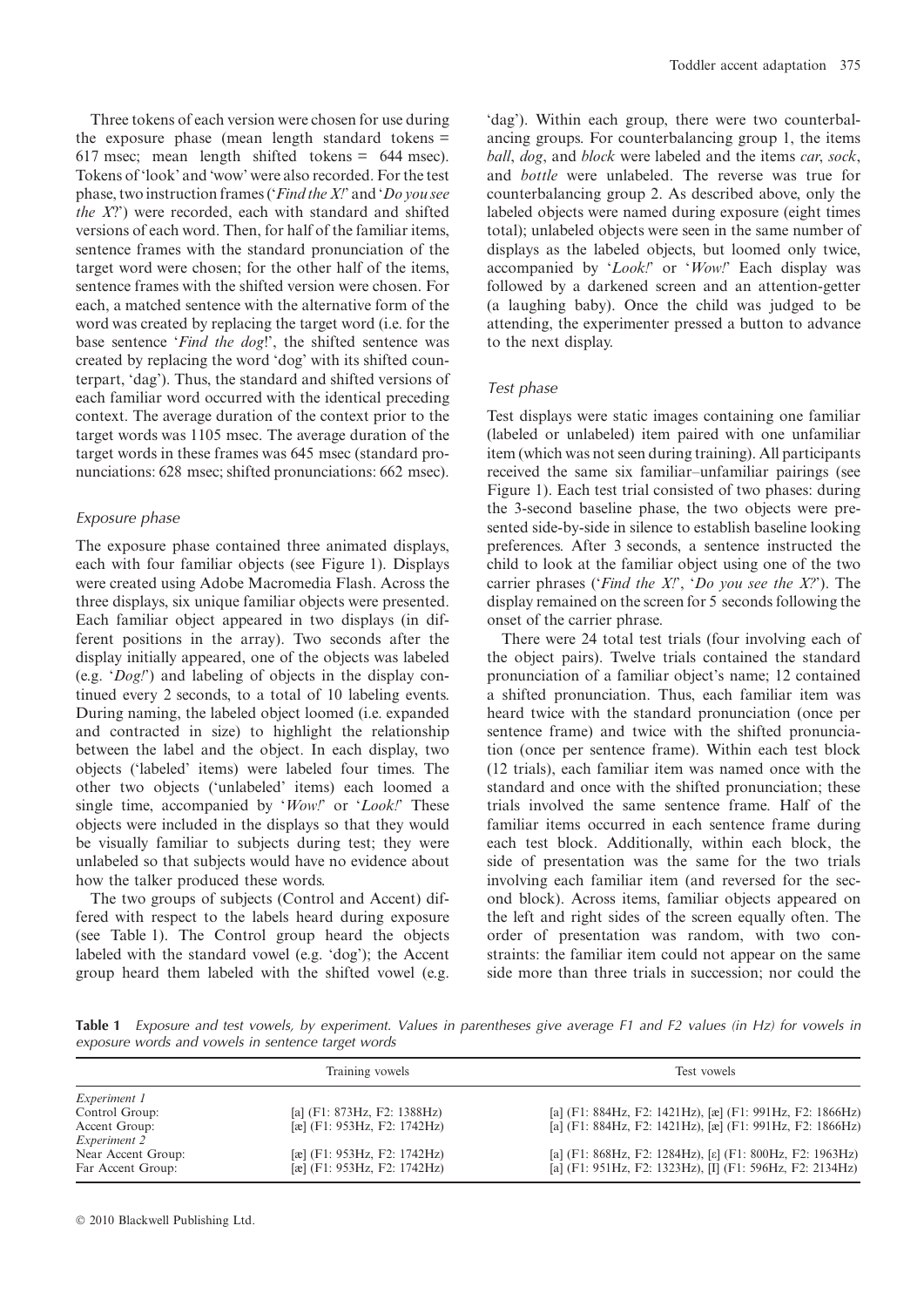same sentence frame occur in more than three trials in a row.

#### Procedure

The parent sat with the child on his⁄ her lap, listening to instrumental music over noise-attenuating headphones to mask the audio stimuli. Approximately 100 cm in front of the child was a large Panasonic plasma screen monitor (90 cm  $\times$  50 cm). Two speakers were located adjacent to the monitor, one to each side. On a table approximately 60 cm in front of the child was a pan ⁄tilt model 504 camera from Applied Sciences Laboratories. Video output was routed to a monitor located behind a heavy, black curtain for viewing by the experimenter, as well as to a Sony digital video recorder for later off-line coding. Speech stimuli were played at conversation level (70 dB). Stimulus presentation was controlled by Psyscope X (Cohen, MacWhinney, Flatt & Provost, 1993; http:// psy.ck.sissa.it).

The exposure phase began when the experimenter judged the child to be fixating the center of the screen. At this point, the experimenter pressed a key to bring up one of the exposure displays (in a randomly determined order for each participant) and the trial proceeded automatically. An attention-getter followed each trial. The next trial was initiated when the experimenter judged that the child was again attending centrally. Each exposure movie was 22 seconds long; the exposure phase lasted approximately 1 minute, 9 seconds (assuming 1-second delays between trials).

The test phase immediately followed exposure. Each trial was again initiated by a button press from the experimenter and continued automatically. Each trial began with presentation of the two objects without audio. After 3 seconds, one of the sentences played. One of two attention-getters followed each trial (the baby or a looming, checkered circle); each appeared with every item pair. Test trials were 8 seconds; the test phase lasted approximately 3 minutes, 36 seconds (assuming 1 second between trials).

Following the session, the parent completed a questionnaire on his⁄ her toddler's comprehension and production of the stimulus words (familiar, shifted, and unfamiliar).

#### Validation of stimulus items

Results from the parental questionnaire indicated that the items we selected were appropriate for this sample of toddlers. On a scale of 1 (not visually familiar, label unknown), 2 (visually familiar, label unknown), 3 (visually familiar, label familiar), and 4 (visually familiar, label highly familiar), items used as familiar words received an average score of 3.73 ( $SD = .22$ ) for toddlers assigned to the Control group and  $3.76$  (SD = .3) for toddlers assigned to the Accent group, indicating that they were very familiar to both groups of toddlers. Parents



Figure 1 (a) Sample exposure stimuli, (b) test stimulus pairs. Actual stimuli were in color.

reported that children were also producing a number of the words themselves.

Due to constraints on stimulus selection (i.e. all stimuli were familiar, picturable objects whose name shared a vowel), some of the shifted productions resulted in real words ('battle', 'black', 'sack'). The word battle was not rated by parents as being familiar to any of the participants. 'Black' was rated as somewhat familiar (score of 3) to two participants; 'sack' was rated as somewhat familiar to three different participants. Removing trials in which parents judged the shifted versions to be familiar did not change the pattern of results. For the unfamiliar objects, familiarity ratings were 1.34 ( $SD =$ .27) and 1.26  $(SD = .31)$  for the Control and Accent groups, respectively. These ratings indicate that most of the objects were visually novel and their names were unfamiliar. Parents reported that their children were not producing the names of any of the unfamiliar objects. Importantly, the two training groups had similar ratings for both familiar and unfamiliar items.

## Coding of looking times

Looking behavior in test trials was coded off-line frameby-frame (1 frame = 33 msec) using the SuperCoder program (Hollich, 2005). No audio was available during coding. For each phase (baseline and naming), the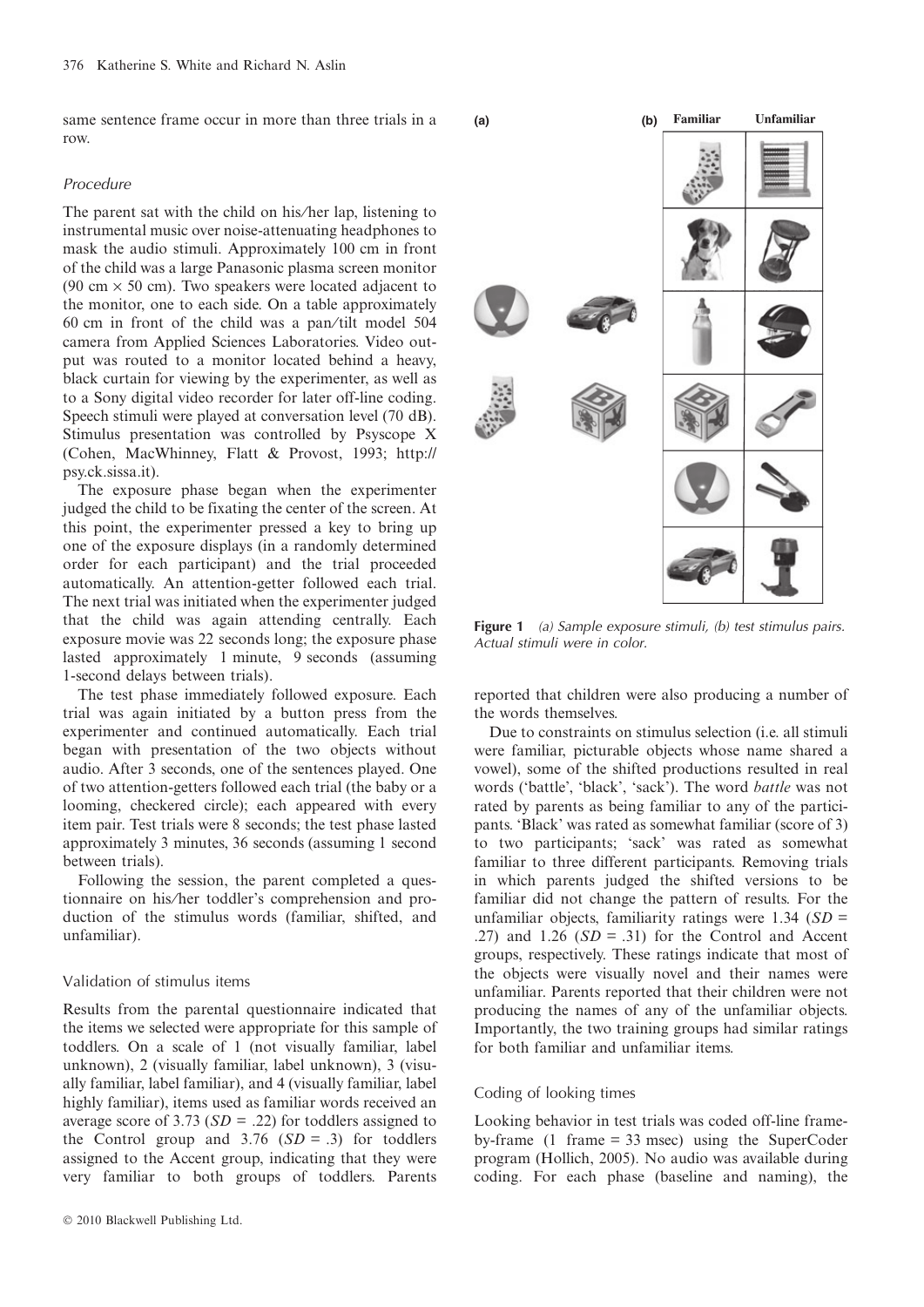training groups (Control group mean = .52; Accent

group mean  $= .49$ ). Naming-minus-baseline difference scores are depicted in Figure 2. A  $2 \times 2 \times 2$  ANOVA was performed, including training group (Control, Accent) as a betweensubjects factor and word type (labeled, unlabeled) and test pronunciation (standard, shifted) as within-subject factors. The effects of test pronunciation and training group were significant  $(F(1, 22) = 10.57, p < .004; F(1,$  $(22) = 11.68$ ,  $p < .002$ , respectively). Overall, looking to the familiar object was higher for standard pronunciations than shifted pronunciations, and was higher across pronunciations for the Accent group than the Control group. There was a trend towards an interaction of training group and test pronunciation  $(F(1, 22) = 3.12,$  $p < .09$ ).

> Given the predictions of the study, we then examined the effects of test pronunciation and word type for each training group individually. In the Control group, there was a significant effect of test pronunciation  $(F(1,$ 11) = 11.72,  $p < .006$ , but no effect of word type ( $F(1, 1)$ )  $11 = 1.82, p < .2$ ) and no interaction  $(F(1, 11) = .07, ns)$ . Word recognition is demonstrated by a significant increase in looking from the baseline to naming phase. Planned two-tailed t-tests comparing difference scores in each condition to zero (no change from baseline to naming) revealed significant increases for the standard conditions (labeled and unlabeled:  $t(11) = 4.62$ ,  $p < .001$ and  $t(11) = 2.27$ ,  $p < .04$ , respectively), but not for the shifted conditions (labeled and unlabeled:  $t(11) = .3$ , ns and  $t(11) = -1.5$ ,  $p < .16$ ). Thus, only correctly pronounced words were recognized.

> In the Accent group, in contrast, there was no significant effect of either test pronunciation or word type  $(F(1,$ 11) = 1.19,  $p < .3$  and  $F(1, 11) = 1.25$ ,  $p < .29$ ). Planned two-tailed t-tests comparing difference scores to zero revealed significant increases for all conditions, both the standard conditions (labeled and unlabeled:  $t(11) = 5.12$ ,  $p < .001$  and  $t(11) = 3.61, p < .004$ ) and the shifted conditions (labeled and unlabeled:  $t(11) = 2.88$ ,  $p < .01$  and  $t(11) = 3.02$ ,  $p < .01$ ). Therefore, unlike the Control group, the Accent group recognized both correct and shifted pronunciations of the familiar words. This was true not only for words that they had heard with those pronunciations in training, but it also generalized to phonologically related words.

> Because each item pair was repeated during testing (twice with each pronunciation type), there was an opportunity for adaptation to occur during the test phase alone. To address this possibility, we compared recognition scores for shifted words in the two test blocks. In the Control group, recognition scores were significantly negative in the first block, but became (non-significantly) positive by the second block (block 1 mean  $= -0.05$ ; block 2 mean  $= .03$ ). A paired *t*-test showed a significant increase in recognition scores between blocks  $(t(11) = 3.11)$ ,  $p < .01$ ). As described above, the Accent group had significant recognition scores for shifted words even in the

proportion of looking towards each of the objects was computed over the total time the child spent looking at both objects. For the naming portion of the trial, only looks from 300 to 3000 msec post target word onset were included in the analyses. The 300 msec delay was included to allow for the time necessary for eye movement programming and execution based on the audio input (similar to procedures used in work with adults). Lags ranging from 0 to 400 msec have been used with toddlers in word recognition studies (Bailey & Plunkett, 2002; Ballem & Plunkett, 2005; Swingley & Aslin, 2000; White & Morgan, 2008). Given that the minimum latency to launch a saccade in younger infants viewing less complex displays is estimated to be 133 msec (with mean latencies of 300–400 msec; Canfield, Smith, Brezsnyak & Snow, 1997) and given target–distractor divergence points of 400 msec in previous studies (Swingley & Aslin, 2000), 300 msec seems a reasonable time delay.<sup>3</sup>

## Results and discussion

For each subject, difference scores were computed for four word type conditions: labeled words⁄standard pronunciation, unlabeled words⁄standard pronunciation, labeled words⁄shifted pronunciation, unlabeled words⁄shifted pronunciation. The difference score measured the change in looking toward the familiar object after naming (proportion looking to familiar object during naming ) proportion looking to familiar object during baseline). Comparison across baseline and naming phases allows us to use each stimulus pair as its own control, thereby controlling for any inherent preference for a particular stimulus in each pairing. In addition, preferences within a pair might change over the course of the experiment; these scores allow us to examine the effect of naming on a trialby-trial basis.

Because of the importance of establishing baseline preferences, trials in which subjects did not look at both objects during the baseline phase were not included in the analysis. Across all included subjects, approximately 6% of trials were discarded for this reason. To be included in the analyses, subjects had to complete at least 16 useable trials (of 24), with at least four usable trials in each of the four word type conditions. In addition to providing enough trials for reasonable estimates of performance, this criterion ensured that responses in each condition were based on at least two of the three labeled items and two of the three unlabeled items.

To ensure that the two participant groups did not differ in their baseline preferences for the familiar vs. unfamiliar objects, we first examined looking to the familiar object during the silent baseline period of the test trials. Proportion of time spent looking at the familiar object did not differ significantly across the

<sup>&</sup>lt;sup>3</sup> As a check, analyses were also conducted using the full naming window (starting at target onset, with no time lag). This did not alter the pattern of results.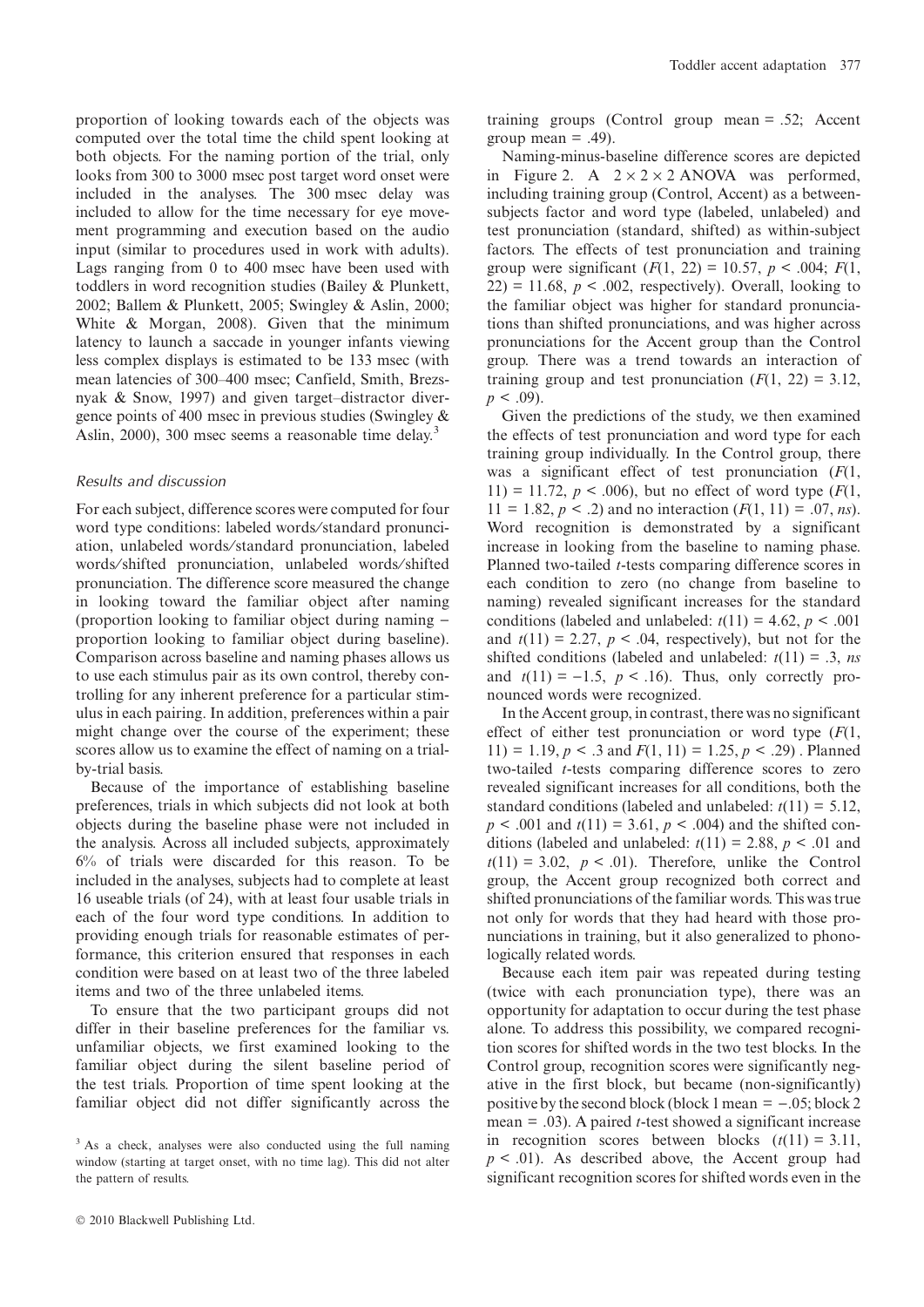

Figure 2 Difference scores and standard errors, Experiment 1. Test condition is on the x-axis. The y-axis gives the difference between proportion looking at the familiar object in the naming phase and proportion looking at the familiar object in the baseline phase. Black bars correspond to the Control Group, white bars to the Accent Group. The left panel shows results for the labeled items; the right panel shows results for the unlabeled items.

first block; these became (non-significantly) higher by the second block (block 1 mean =  $.06$ ; block 2 mean =  $.13$ ,  $t(11) = 1.01, p < .33$ ).

These results suggest that brief exposure helps toddlers learn about a new accent: toddlers exposed to novel pronunciations of familiar words recognized these pronunciations later; the same pronunciations were interpreted by non-exposed toddlers as mispronunciations (although this group showed some learning over the test phase itself). Note that these results do not reveal what exactly toddlers in the Accent group learned about the vowel shift heard in exposure. For example, they might have learned that  $[a] \rightarrow [x]$  in restricted syllabic contexts, that  $[a] \rightarrow [x]$  in all environments, or even a more general vowel raising process. Before tackling the issue of what particular vowel shift these toddlers might have learned, however, it is important to acknowledge still another possibility: perhaps the Accent group learned nothing about the vowel shift at all, but simply became more tolerant of this talker's mispronunciations because they found her pronunciations odd during exposure. That is, upon observing that this talker pronounced familiar words in a deviant manner, perhaps they subsequently dismissed her vowels as being irrelevant to lexical identity. In order to determine whether toddlers were learning something specific about the exposure accent, and not simply to ignore the vowels, in Experiment 2 we exposed toddlers to the same shifted [æ] pronunciations as in Experiment 1, but changed the nature of the test mispronunciations. Across two groups of participants, we used two new types of mispronunciations to gauge the specificity of the learning. One group (the Near Accent group) was exposed to [æ] pronunciations in training, but heard a closely related vowel ([E]) during test; a second group (the Far Accent group) was also exposed to [æ] pronunciations in training, but heard a more distant vowel ([I]) during test. If hearing non-standard pronunciations simply causes toddlers to be more tolerant of any deviant pronunciations from this talker, then both groups should show a reduced penalty for the shifted test items, just as the Accent group did in Experiment 1.

However, if learning is restricted to the particular vowel shift heard during exposure, then neither group should show a reduced mispronunciation penalty, and their behavior should resemble that of the Control group in Experiment 1. Finally, if there is learning of the exposure shift to [æ], but tolerance for similar pronunciations, the Near Accent group might recognize shifted versions during test.

## Experiment 2

#### Subjects

Twenty-four 18–20-month-olds (12 females and 12 males, mean age = 574 days) were assigned to two experimental conditions. Twelve toddlers were assigned to the Near Accent group; 12 were assigned to the Far Accent group. Within each group, six subjects were assigned to each of two counterbalancing conditions. An additional nine subjects were tested, but their data were not analyzed for the following reasons: did not complete enough trials for analysis due to fussiness or disinterest in the stimuli or failure to look at both objects during the baseline phase (four); not codable due to laughing (one); prematurity or language delay (two); mothers had strong non-native accents (two).

#### Visual stimuli

The same stimuli were used as in Experiment 1.

#### Audio stimuli

The exposure stimuli were identical to those played to the Accent group in Experiment 1. Test stimuli were produced for Experiment 2 by the same speaker and were of the same form as in Experiment 1. Standard and shifted versions of the target words in the same two sentence frames ('Find the X!' and 'Do you see the X?') were recorded. For the Near Accent group, the target words in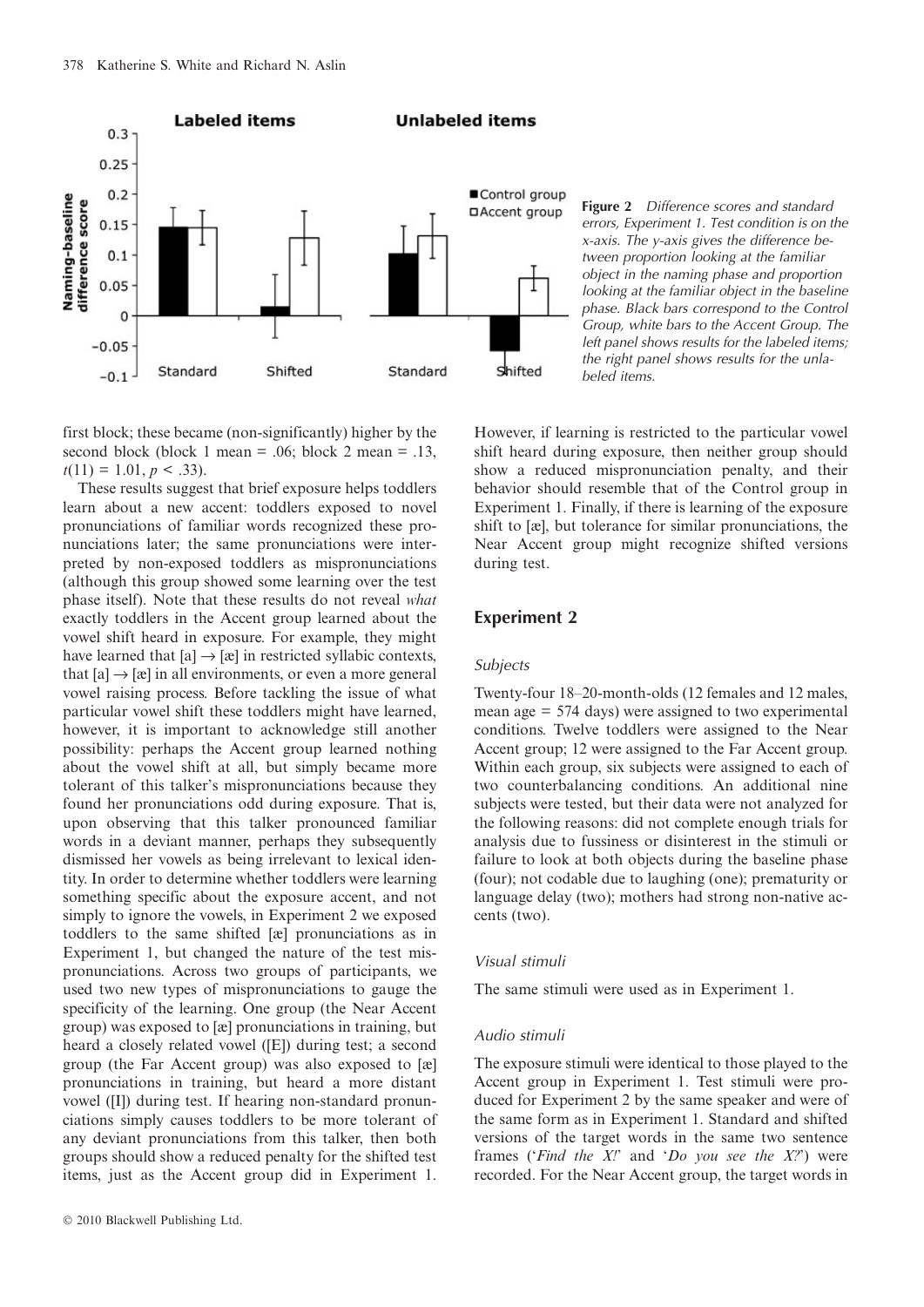the shifted test sentences were pronounced with the vowel [E]; for the Far Accent group, the target words in the shifted test sentences were pronounced with [I]. Phonologically, [E] is characterized as a mid (height), front vowel, whereas [I] is characterized as a mid-high (height), front vowel. Average formant frequencies are provided in Table 1. The procedure described above was used to record and create the final matched test sentences. The average duration of the context prior to the target words was 1318 msec for the Near Accent group and 1267 msec for the Far Accent group. The average duration of the target words in these frames was 639 msec for the Near Accent group (standard pronunciations: 643 msec; shifted pronunciations: 636 msec) and 642 msec for the Far Accent group (standard pronunciations: 660 msec; shifted pronunciations: 623 msec).

#### Exposure phase, test phase, procedure, and scoring

These were identical to Experiment 1.

### Validation of stimulus items

On the parental questionnaire, familiar words received an average score of 3.76 ( $SD = .28$ ) for toddlers in the Near Accent group and 3.91 ( $SD = .15$ ) for toddlers in the Far Accent group. Parents also indicated that children were producing a number of the words themselves. For the Near Accent group, five toddlers were rated as being familiar with 'bell', a partially overlapping set of four toddlers were rated to be familiar with 'black', and one of these was also rated as being familiar with 'sack'. Removing trials in which parents judged the shifted versions to be familiar did produce one change in the pattern of results (see below). For the Far Accent group, four toddlers were rated as being familiar with 'sick', and partially overlapping sets of four and three toddlers were rated to be familiar with 'dig', and 'black', respectively. Removing trials in which parents judged the shifted versions to be familiar did not alter the pattern of results. Unfamiliar items received familiarity ratings of 1.34 ( $SD = .43$ ) and 1.32  $(SD = .29)$  for toddlers in the Near Accent and Far Accent groups, respectively. Parents reported that their children were not producing the names of any of the unfamiliar objects.

#### Results and discussion

As in Experiment 1, trials in which subjects did not look at both objects during the baseline phase were not analyzed. Across subjects, approximately 8% of trials were discarded for this reason.

Preference for the familiar object during the baseline period did not differ across training groups or test trial type (Near Accent group mean proportion = .51; Far Accent group mean proportion = .49). Naming-minusbaseline difference scores are depicted in Figure 3.

A  $2 \times 2 \times 2$  ANOVA was performed, including group (Near, Far) as a between-subjects factor and word type (labeled, unlabeled) and test pronunciation (standard, shifted) as within-subject factors. The only significant effect was that of test pronunciation  $(F(1, 22) = 24.67,$  $p < .001$ ). Overall, looking to the familiar object was higher for standard pronunciations than shifted pronunciations. There was no effect of word type  $(F(1,$  $(22) = 1.15, p < .3$  or group  $(F(1, 22) = .02, ns)$ , nor were there any interactions.

The effects of test pronunciation and word type were then assessed for each training group. In the Near Accent group, there was a significant effect of test pronunciation  $(F(1, 11) = 5.4, p < .04)$  and no effect of word type  $(F(1, 11))$  $11 = .15$ ,  $ns$ ) or interaction of test pronunciation and word type  $(F(1, 11) = 3.2, p < .1)$ . Planned two-tailed t-tests comparing difference scores to zero revealed significant increases for the standard conditions (labeled and unlabeled:  $t(11) = 3.71$ ,  $p < .003$  and  $t(11) = 2.94$ ,  $p \leq 0.01$ , respectively), but not for the shifted conditions



errors, Experiment 2. Test condition is on the x-axis. The y-axis gives the difference between proportion looking at the familiar object in the naming phase and proportion looking at the familiar object in the baseline phase. Black bars correspond to the Far Accent Group, white bars to the Near Accent Group. The left panel shows results for the labeled items; the right panel shows results for the unlabeled items.

Figure 3 Difference scores and standard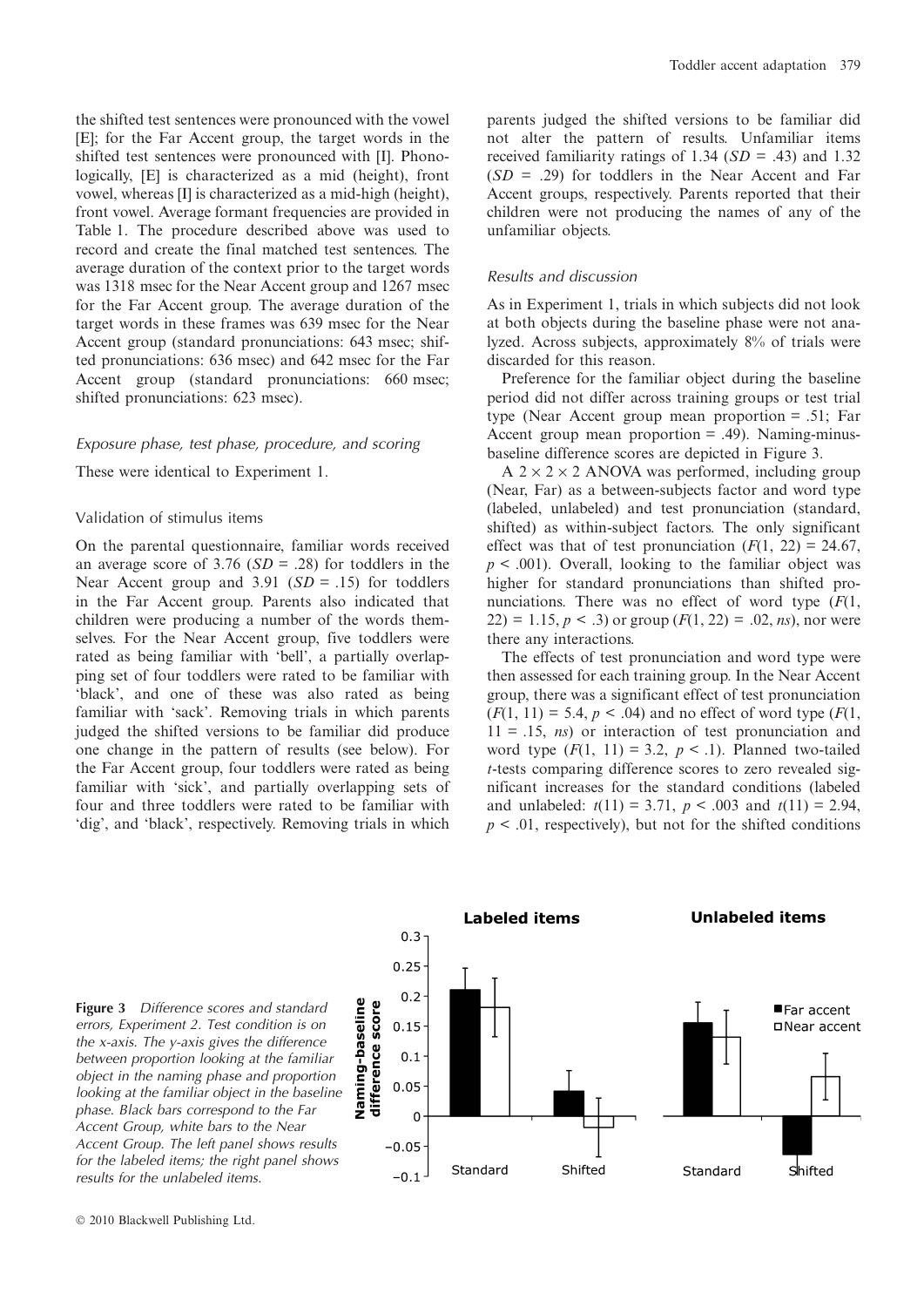(labeled and unlabeled:  $t(11) = -.38$ , ns and  $t(11) = 1.69$ ,  $p \leq 0.12$ ). Thus, only correctly pronounced words were recognized.<sup>4</sup>

In the Far Accent group, there were significant effects of test pronunciation  $(F(1, 11) = 35.07, p < .001)$  and word type  $(F(1, 11) = 4.91, p < .05)$ , but no interaction  $(F(1, 11) = .54, ns)$ . Planned two-tailed *t*-tests comparing difference scores to zero again revealed significant increases for the standard conditions only (labeled and unlabeled:  $t(11) = 5.84$ ,  $p < .001$  and  $t(11) = 4.51$ ,  $p < .001$ ), and not for the shifted conditions (labeled and unlabeled:  $t(11) = 1.22$ ,  $p < .25$  and  $t(11) = -1.48$ ,  $p \leq 0.17$ . The pattern of performance was similar for the Near and Far Accent groups: like the Control group of Experiment 1 (and unlike the Accent group), they recognized only the correct test pronunciations.

We again assessed whether there were any learning effects in the test phase by comparing recognition scores for shifted words in the two test blocks. In the Near Accent group, recognition scores for the shifted words did not differ from zero in either block (block 1 mean = .01; block 2 mean = .02). A paired *t*-test showed no change in recognition scores between blocks  $(t(11) = .14, ns)$ . In the Far Accent group, recognition scores for shifted words were 0 in the first block and  $-.02$ in the second block, again non-significantly different  $(t(11) = -.25, ns)$ . Thus, unlike the toddlers in Experiment 1, toddlers in Experiment 2 showed no evidence of adapting to the shifted pronunciations over the course of the test phase alone.

## General discussion

In two experiments, we assessed the role of immediately preceding exposure on 18–20-month-olds' recognition of standard and non-standard pronunciations of familiar words. All groups recognized the standard pronunciations, even when faced with evidence that the talker had an accent. Similarly, in Maye et al. (2008), adults judged standard versions to be lexical items, even after exposure to the items in shifted form from the same talker. We used displays containing one familiar target object and one unfamiliar object in order to ask about toddlers' tolerance for the deviant pronunciations (White & Morgan, 2008): when an unfamiliar competitor is present, the lexical processing system must determine whether the deviation is substantial enough to constitute a new lexical entry. We were particularly interested in how toddlers with different types of prior exposure would treat shifted pronunciations. In Experiment 1, toddlers who heard standard pronunciations during an immediately preceding exposure phase later interpreted shifted pronunciations involving vowel changes as mispronunciations. In contrast, toddlers who had brief exposure to these new pronunciations (and their referent mappings) did not interpret them later as mispronunciations. In Experiment 2, toddlers who heard the talker produce words with one atypical vowel in exposure and a different atypical vowel in test interpreted the shifted test pronunciations as mispronunciations. Below we discuss three aspects of these results, and implications for the nature of the early lexical processing system.

First, similar to adults, toddlers require some (albeit brief) period of exposure in order to adapt to novel pronunciations. This is demonstrated by the contrast between the results of the Accent group in Experiment 1 and previous work. Recall that American toddlers encountering a non-native dialect for the first time show a complete failure to recognize familiar words in a similar task (Mulak et al., 2008). Further evidence for the role of exposure comes from studies of mispronunciation detection in infants and toddlers. Across multiple studies, mispronunciations of similar magnitude to the vowel shifts used here have caused recognition difficulties in children aged 14 to 24 months (Mani & Plunkett 2007, 2008). Thus, hearing similarly deviant pronunciations in the absence of prior exposure disrupts word recognition (see Nazzi, 2005, and subsequent work, however, for evidence that toddlers are less sensitive to vowel contrasts during word learning).

Our findings raise the possibility that unambiguous or salient evidence for the mapping between novel pronunciations and referents aids adaptation. If exposure to the deviant forms alone were enough, then toddlers in the Mulak et al. study should have recognized the words in later trials. We might also expect performance to improve in mispronunciation studies that have included item repetition, even when attention has not been explicitly directed to the new mappings. Most of these studies have not assessed repetition effects. However, Ballem and Plunkett (2005) reported that mispronunciation penalties found for familiar items in the first block of testing (where only correct pronunciations were recognized) had disappeared by the second block (where both correct and mispronounced versions were recognized). A hint that repetition alone might be sufficient in some contexts is also provided by the block effects we found in Experiment 1. We observed two types of effect: an effect of explicit training (the advantage for the Accent group starting in block 1), as well as an effect of repetition (the increase in recognition scores for the Control group between blocks 1 and 2). Our explicit training effects are similar to lexical effects found in adults' adaptation to novel accents. Adults use both linguistic and non-linguistic context to resolve phonemic category mismatches.

<sup>4</sup> After removing trials for which parents judged the shifted versions to be familiar, the overall pattern of results remained the same (correctly pronounced words were recognized, but shifted versions were not). However, difference scores for labeled words heard in shifted pronunciations became more negative, whereas difference scores for unlabeled words heard with shifted pronunciations became more positive. In fact, the scores for shifted versions of unlabeled words differed significantly from zero, suggesting that these words were, in fact, recognized (although the removal of these trials meant that some participants no longer met the 4-trial per condition criterion).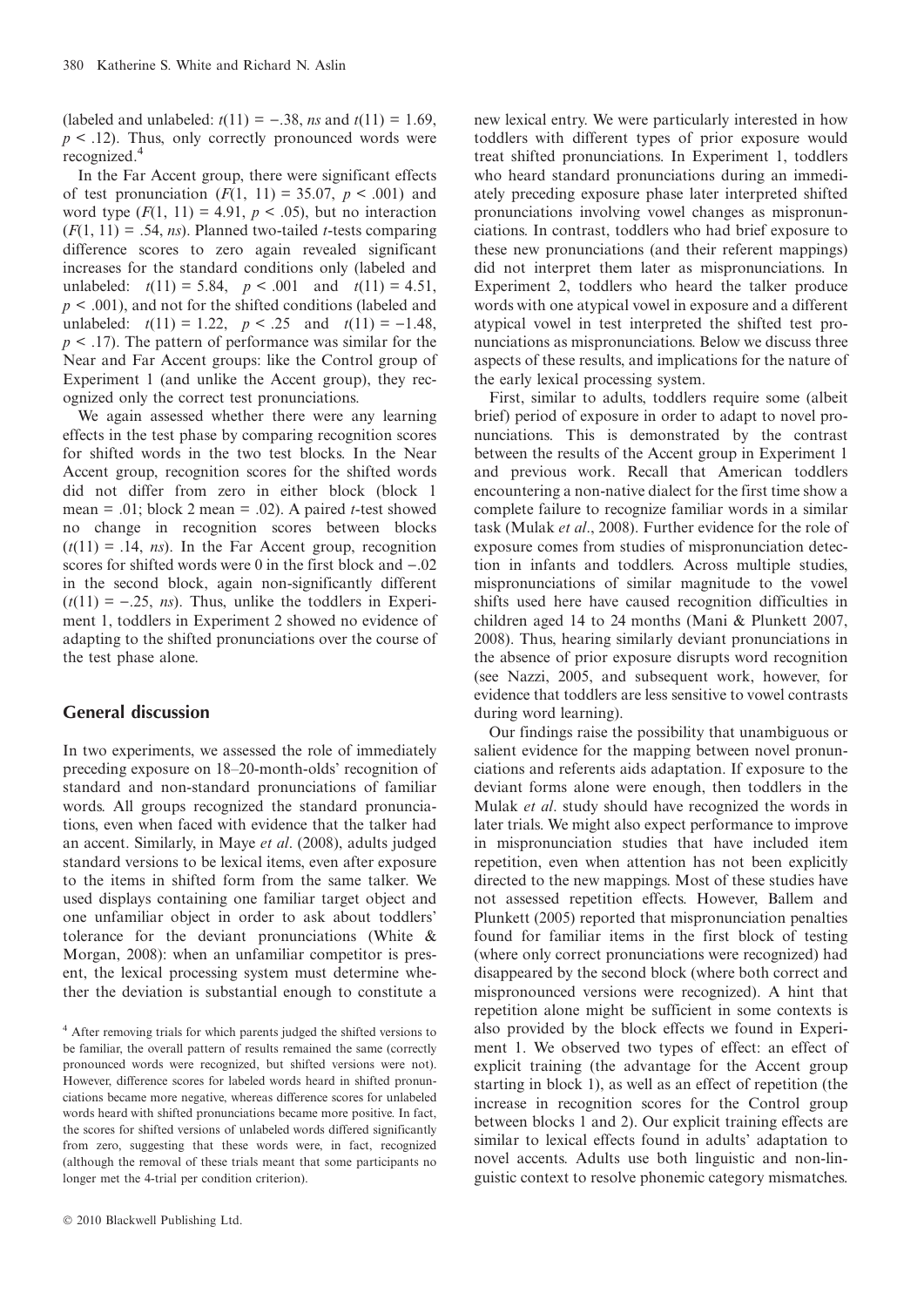For example, in Maye et al. (2008), adults were able to use both the linguistic context and their knowledge that certain items (e.g. 'wetch') were not words in use in English. Here, we provided very salient and pictorial evidence of the new mappings; it is unclear how well young learners would be able to use other cues, such as linguistic context, to adapt to novel pronunciations of familiar words.

Second, the results of Experiment 1 demonstrate that participants did not simply memorize how particular items were pronounced during the exposure phase. Toddlers in the Accent group accepted not only shifted pronunciations of words heard in the exposure phase, but also shifted versions of words not heard during exposure. Thus, learning was not specific to particular lexical items, but rather generalized to words with similar phonological properties. This pattern is similar to the performance observed when adults encounter novel accents (Clarke & Garrett, 2004). Recall that Maye et al. (2008) found that adults exposed to a novel accent in which [i] was pronounced as [E] subsequently judged shifted versions of both heard and not-heard items as acceptable words. Similarly, McQueen *et al.* (2006) found that hearing an ambiguous [f-s] fricative during a lexical decision task affected subsequent recognition of words not heard during the lexical decision phase.

The ability to generalize beyond specific lexical items is critical for efficient accent adaptation, for toddlers and adults alike. But how top-down feedback alters representations and/or processing in such a generalized manner is unclear. For example, it is possible that recognizing [dæg] and [bæl] as instances of [dag] and [bal] causes an expansion of the [a] vowel category such that [æ] comes to be perceived as more similar to [a]. This would account quite easily for the generalization to phonologically similar items that were not heard in exposure. In work on perceptual adaptation in adults, it appears that categories are broadened following exposure to ambiguous segments in lexical contexts (e.g. expansion of [s] to include [J] tokens: Kraljic & Samuel, 2005; Norris et al., 2003). A broadening account would also explain why toddlers continue to recognize the original pronunciations following exposure to the accented productions in the present study.

Third, the pattern of results across our two experiments suggests that toddlers learned about the particular accent heard during exposure. While toddlers in the Accent group (Experiment 1) recognized shifted versions of the target words, toddlers in the Near and Far Accent groups (Experiment 2) did not. Hearing deviant pronunciations during the exposure period did not cause toddlers to become more tolerant of phonological deviation in general; they did not simply assume that because this person talks 'funny', they should accept any variant she produced (dismissing her vowels as being irrelevant to lexical identity). Rather, once a particular shift was learned in exposure ([a]  $\rightarrow$  [æ]), toddlers expected subsequent pronunciations by this talker to match this shift.<sup>5</sup> This specificity is demonstrated by the Near Accent group's failure (after familiarization with [æ]) to recognize items pronounced with the highly similar vowel [E] during test. One caveat is that, after we removed trials for which parents indicated some familiarity with the shifted versions, this group showed recognition of unlabeled words heard in shifted form. This would seem to suggest either some lack of specificity, or a case of misperception. In adults, the [æ]- [E] pairing shows the highest degree of confusability among vowel pairs (Hillenbrand, Getty, Clark & Wheeler, 1995; Neel, 2008). Perhaps toddlers in the Near Accent group misinterpreted some of the [E] test pronunciations as containing the [æ] vowel to which they had been exposed in training (note that this would imply generalization of the [a]  $\rightarrow$  [æ] vowel shift to unlabeled items). If it were a case of misperception alone, however, toddlers in this group should have accepted [E] test pronunciations of labeled items as well, which was not the case. It remains to be seen whether this pattern of results will replicate, as it was found in only a subset of trials.

Our results highlight specificity once a particular shift has been learned, but do not address what constraints there might be on the initial learning process. The most likely shift learned by toddlers in our experiments ([a]– [æ]) is fairly natural in that the distance between these vowel categories is small in acoustic-phonetic space and vowel raising is a frequently occurring phonological process. However, our results do not rule out the possibility that more extreme (less natural) shifts are learnable. In fact, learning might be quite unconstrained, in that any type of shift is learnable. If toddlers in Experiment 2 had heard [E] or [I] variants initially and had been tested with the same vowels, perhaps their performance would have resembled that of the Accent group in Experiment 1. Their failure may have been a result of having learned one vowel shift in exposure ([a]  $\rightarrow$  [æ]) and encountering a novel shift in test. Perhaps toddlers can only cope with a single shift per talker (either per word, or per vowel). Note that, even after a block of testing, toddlers showed no evidence of adapting to the [E] and [I] forms. Whether learning is constrained by the naturalness of the shift therefore remains an open question.

The present work raises a number of additional questions for future research. First, our design exposed toddlers to an artificial accent in which the vowel in a small set of words was systematically shifted. A major difference between the current study and that of Mulak et al.

 $5$  As pointed out by an anonymous reviewer, it is not clear exactly what shift toddlers learned. Our results are compatible with toddlers learning the shift  $[a] \rightarrow [x]$  (either in particular syllable contexts or more generally). But they are also compatible with the learning of a more generalized raising process. In the latter case, toddlers exposed initially to an [a]  $\rightarrow$  [æ] shift ('dog'  $\rightarrow$  'dag') might later also recognize words originally containing [æ] when they are pronounced with [E] ('blanket'  $\rightarrow$  'blenket'; a similar type of raising).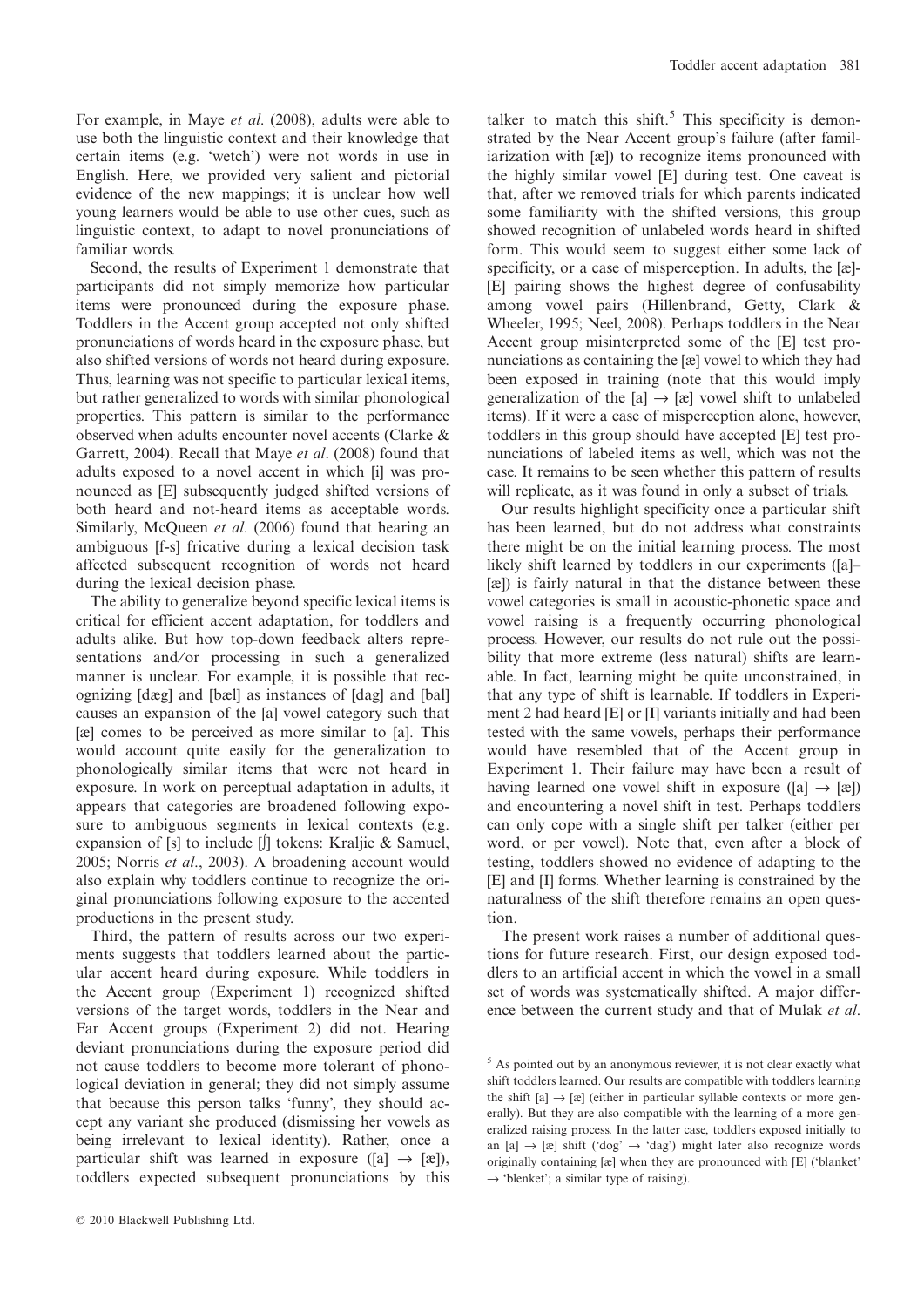(2008), in addition to the absence of an exposure period, is that they used a natural dialect difference, that between American and Jamaican English. Of course, natural dialects contain much more variability than a single vowel shift. It is not clear that the type and extent of exposure here would suffice to familiarize toddlers with natural dialects. In addition, our artificial accent involved only vowels, the processing of which might be more flexible than that of consonants. Vowel categories, even within a single dialect, are quite variable; it has also been argued that they are less critical to lexical identity and word learning than consonants (Havy & Nazzi, 2009; Nazzi, 2005; Nazzi, Floccia, Moquet & Butler, 2009; Nespor, Pena & Mehler, 2003). Dialect variants often involve shifts, divisions, or mergers of vowel categories, as in the distinction between [a] and [open o] found in dialects of northeastern American English, or the shift from [E] to [I] found in other dialects (Labov, Ash & Boberg, 2006). Perhaps previous exposure to these types of vowel variations by the age of 18 months facilitated the adaptation to the vowel shift we observed in our Accent group. It is not clear whether toddlers would be so quick to adapt to novel accents involving crosscategory consonant shifts, either because consonants are more critical to lexical identity, or because consonant categories are narrower, both within and across dialects. One possible explanation for why non-native accents can lead to greater processing difficulty than regional dialects (Floccia et al., 2006; Floccia, Butler, Girard & Goslin, 2009) is that non-native accents can involve deviations of both consonant and vowel categories, whereas regional accents typically involve changes only to the latter (Floccia et al., 2009).

A second question for future research is how previous experience may create individual differences in flexibly dealing with new accents. Many children are exposed to bi-dialectal, if not bilingual, input and therefore hear multiple mappings between phonological forms and referents. Recall that research with monolingual children demonstrates the presence of word learning biases that encourage unique mappings between words and referents (Clark, 1987; Golinkoff et al., 1994; Markman, 1990). The presence of translation equivalents (words that have the same referent) in bilingual children (Pearson, Fernandez & Oller, 1995; Petitto, Katerelos, Levy, Gauna, Tétreault & Ferraro, 2001) argues that these lexical biases operate within, and not across, languages. Recent research has also demonstrated that bilingual children might abandon, or rely less heavily on, these biases than monolingual children (Byers-Heinlein & Werker, 2009). In addition to affecting the operation of word learning biases, exposure to multiple languages alters the nature of early phonological sensitivity. For example, bilingual Spanish-Catalan toddlers are less sensitive to mispronunciations involving  $/e$  *and*  $/E$  than Catalan monolinguals (Ramon-Casas, Swingley, Sebastian-Galles & Bosch, 2009). This is likely due to the pattern of vowel alignment across these languages: the high frequency  $/e$  *category in Spanish*  overlaps with the lower frequency  $/e$  / and  $/E$  / categories in Catalan. The effects of bilingualism on word learning biases and phonological processing lead to the intriguing possibility that exposure to multiple dialects of the same language might also have effects on the interpretation of novel pronunciations. The effects of dialect exposure may be further modulated by the type of exposure (listening only vs. listening + self-productions), as has been demonstrated in work with adults (Sumner & Samuel, 2009).

Finally, although we have discussed the specificity of learning with respect to the phonological changes involved, there is another sense in which this type of learning might be specific: if children require evidence that a particular talker uses non-standard pronunciations, then switching the talker between exposure and test should eliminate the exposure effect. Previous work has demonstrated that adaptation effects with stops generalize across talkers (Kraljic & Samuel, 2006), but effects with fricatives do not (Kraljic & Samuel, 2005; Eisner & McQueen, 2005). One possible explanation for this discrepancy is that fricatives contain spectral information relevant to speaker identity, and so are more speaker-specific (Kraljic & Samuel, 2006). If this account is correct, then vowels would likewise be expected to show speaker-specificity, as they contain even more information about talker identity. We are currently exploring the role of talker identity in toddlers' adaptation to novel accents.

The present study demonstrates that many of the features that characterize the adult lexical processing system are operational in early childhood: despite adult-like sensitivity to the phonological properties of known words, toddlers are able to update their representations to reflect new experiences. Moreover, this updating occurs not only for heard items, but also for phonologically similar items, reflecting a generalization process across the phono-lexical system.

## Acknowledgements

This research was supported by NIH grants R01 HD037082 to RNA and R01 DC05071 to Michael Tanenhaus and RNA. The first author was supported on NIH grant T32 MH19942 to the Department of Brain & Cognitive Sciences at the University of Rochester. We thank the members of the Rochester Baby Lab for help with subject recruitment and all of the families who took time to participate. We also thank Eiling Yee, Mohinish Shukla and two anonymous reviewers for comments on a previous draft.

## References

Bailey, T.M., & Plunkett, K. (2002). Phonological specificity in early words. Cognitive Development, 17, 1265–1282.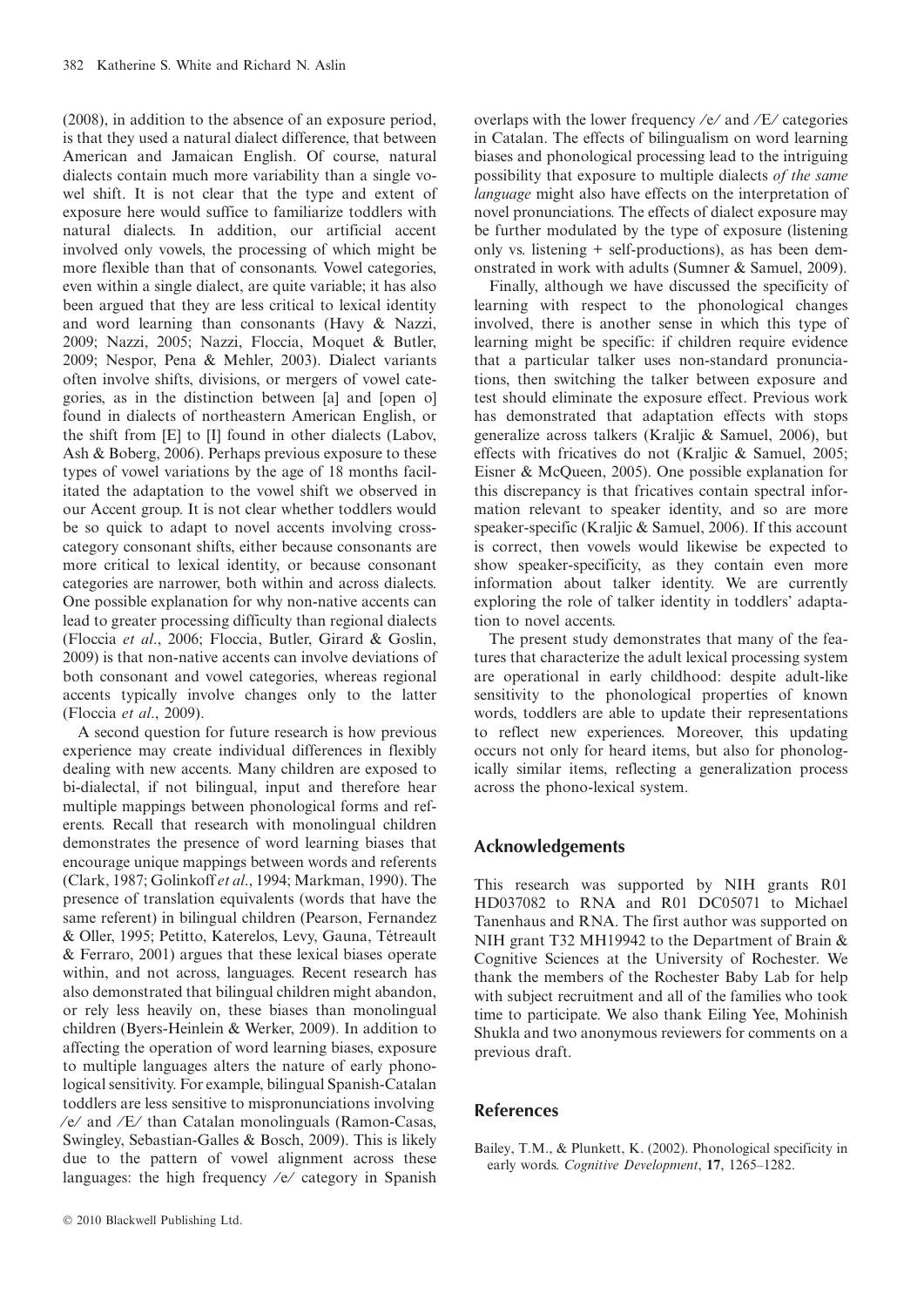Ballem, K.D., & Plunkett, K. (2005). Phonological specificity in children at 1;2. Journal of Child Language, 32, 159–173.

- Best, C.T., Tyler, M.D., Gooding, T.N., Orlando, C.B., & Quann, C.A. (2009). Development of phonological constancy: toddlers' perception of native- and Jamaican-accented words. Psychological Science, 20, 539–542.
- Best, C.T., Tyler, M.D., Kitamura, C., Notley, A., & Bundgaard-Nielsen, R. (2008). Phonetic specificity of early words? Australian toddlers' perception of Australian versus Jamaican English pronunciations. International Conference on Infant Studies, Vancouver BC, Canada.
- Boersma, P., & Weenink, D. (2009). Praat: doing phonetics by computer (Version 5.1.05) [Computer program]. Retrieved 1 May 2009 from http://www.praat.org/
- Byers-Heinlein, K., & Werker, J.F. (2009). Monolingual, bilingual, trilingual: infants' language experience influences the development of a word-learning heuristic. Developmental Science, 12, 815–823.
- Canfield, R.L., Smith, E.G., Brezsnyak, M.P., & Snow, K.L. (1997). Information processing through the first year of life: a longitudinal study using the visual expectation paradigm. Monographs of the Society for Research in Child Development, 62 (2, Serial No. 250).
- Clark, E.V. (1987). The principle of contrast: a constraint on language acquisition. In B. MacWhinney (Ed.), Mechanisms of language acquisition (pp. 1–33). Hillsdale, NJ: Lawrence Erlbaum Associates.
- Clarke, C.M., & Garrett, M. (2004). Rapid adaptation to foreign accented speech. Journal of the Acoustical Society of America, 116, 3647–3658.
- Cohen, J.D., MacWhinney, B., Flatt, M., & Provost, J. (1993). PsyScope: an interactive graphical system for designing and controlling experiments in the psychology laboratory using Macintosh computers. Behavior Methods, Instruments, & Computers, 25, 257–271.
- Dahan, D., Drucker, S.J., & Scarborough, R.A. (2008). Talker adaptation in speech perception: adjusting the signal or the representations? Cognition, 108, 710–718.
- Dale, P.S., & Fenson, L. (1996). Lexical development norms for young children. Behavior Research Methods, Instruments, & Computers, 28, 125–127.
- Eisner, F., & McQueen, J.M. (2005). The specificity of perceptual learning in speech processing. Perception & Psychophysics, 67, 224–238.
- Floccia, C., Butler, J., Girard, F., & Goslin, J. (2009). Categorization of regional and foreign accent in 5- to 7-year-old British children. International Journal of Behavioral Development, 33, 366–375.
- Floccia, C., Goslin, J., Girard, F., & Konopczynski, G. (2006). Does a regional accent perturb speech processing? Journal of Experimental Psychology: Human Perception and Performance, 32, 1276-1293.
- Golinkoff, R.M., Mervis, C.B., & Hirsh-Pasek, K. (1994). Early object labels: the case for a developmental lexical principles framework. Journal of Child Language, 21, 125– 155.
- Havy, M., & Nazzi, T. (2009). Better processing of consonantal over vocalic information in word learning at 16 months of age. Infancy, 14, 439–456.
- Hillenbrand, J., Getty, L.A., Clark, M.J., & Wheeler, K. (1995). Acoustic characteristics of American English vowels. Journal of the Acoustical Society of America, 97, 3099– 3111.
- Hollich, G. (2005). Supercoder: A program for coding preferential looking (Version 1.5). [Computer Software]. West Lafayette, IN: Purdue University.
- Houston, D.M., & Juszcyk, P.W. (2000). The role of talkerspecific information in word segmentation by infants. Journal of Experimental Psychology: Human Perception and Performance, 26, 1570–1582.
- Kraljic, T., & Samuel, A.G. (2005). Perceptual learning for speech: is there a return to normal? Cognitive Psychology, 51, 141–178.
- Kraljic, T., & Samuel, A.G. (2006). Generalization in perceptual learning for speech. Psychonomic Bulletin & Review, 13, 262–268.
- Labov, W., Ash, S., & Boberg, C. (2006). The atlas of North American English: Phonetics, phonology and sound change. Berlin: Mouton/de Gruyter.
- McQueen, J.M., Cutler, A., & Norris, D. (2006). Phonological abstraction in the mental lexicon. Cognitive Science, 30, 1113–1126.
- Mani, N., & Plunkett, K. (2007). Phonological specificity of vowels and consonants in early lexical representations. Journal of Memory and Language, 57, 252–272.
- Mani, N., & Plunkett, K. (2008). Fourteen-month-olds pay attention to vowels in novel words. Developmental Science, 11, 53–59.
- Markman, E.M. (1990). Constraints children place on word meanings. Cognitive Science, 14, 57-77.
- Mattys, S.L., White, L., & Melhorn, J.F. (2005). Integration of multiple speech segmentation cues: a hierarchical framework. Journal of Experimental Psychology: General, 134, 477–500.
- Maye, J., Aslin, R.N., & Tanenhaus, M.K. (2008). The weckud wetch of the wast: lexical adaptation to a novel accent. Cognitive Science, 32, 543–562.
- Mulak, K.E., Best, C.T., Irwin, J.R., & Tyler, M.D. (2008). The effect of dialect on toddler identification of depicted words. International Conference on Infant Studies, Vancouver, BC, Canada.
- Nathan, L., Wells, B., & Donlan, C. (1998). Children's comprehension of unfamiliar regional accents: a preliminary investigation. Journal of Child Language, 25, 343–365.
- Nazzi, T. (2005). Use of phonetic specificity during the acquisition of new words: differences between consonants and vowels. Cognition, 98, 13-30.
- Nazzi, T., Floccia, C., Moquet, B., & Butler, J. (2009). Bias for consonantal information over vocalic information in 30 month-olds: cross-linguistic evidence from French and English. Journal of Experimental Child Psychology, 102, 522–537.
- Neel, A.T. (2008). Vowel space characteristics and vowel identification accuracy. Journal of Speech, Language, and Hearing Research, 51, 574–585.
- Nespor, M., Pena, M., & Mehler, J. (2003). On the different roles of vowels and consonants in speech processing and language acquisition. Lingue e Linguaggio, 2, 221–247.
- Norris, D., McQueen, J.M., & Cutler, A. (2003). Perceptual learning in speech. Cognitive Psychology, 47, 204–238.
- Pearson, B.Z., Fernandez, S., & Oller, D.K. (1995). Crosslanguage synonyms in the lexicons of bilingual infants: one language or two? Journal of Child Language, 22, 345–368.
- Petitto, L.A., Katerelos, M., Levy, B.G., Gauna, K., Tétreault, K., & Ferraro, V. (2001). Bilingual signed and spoken language acquisition from birth: implications for the mechanisms underlying bilingual language acquisition. Journal of Child Language, 28, 1–44.